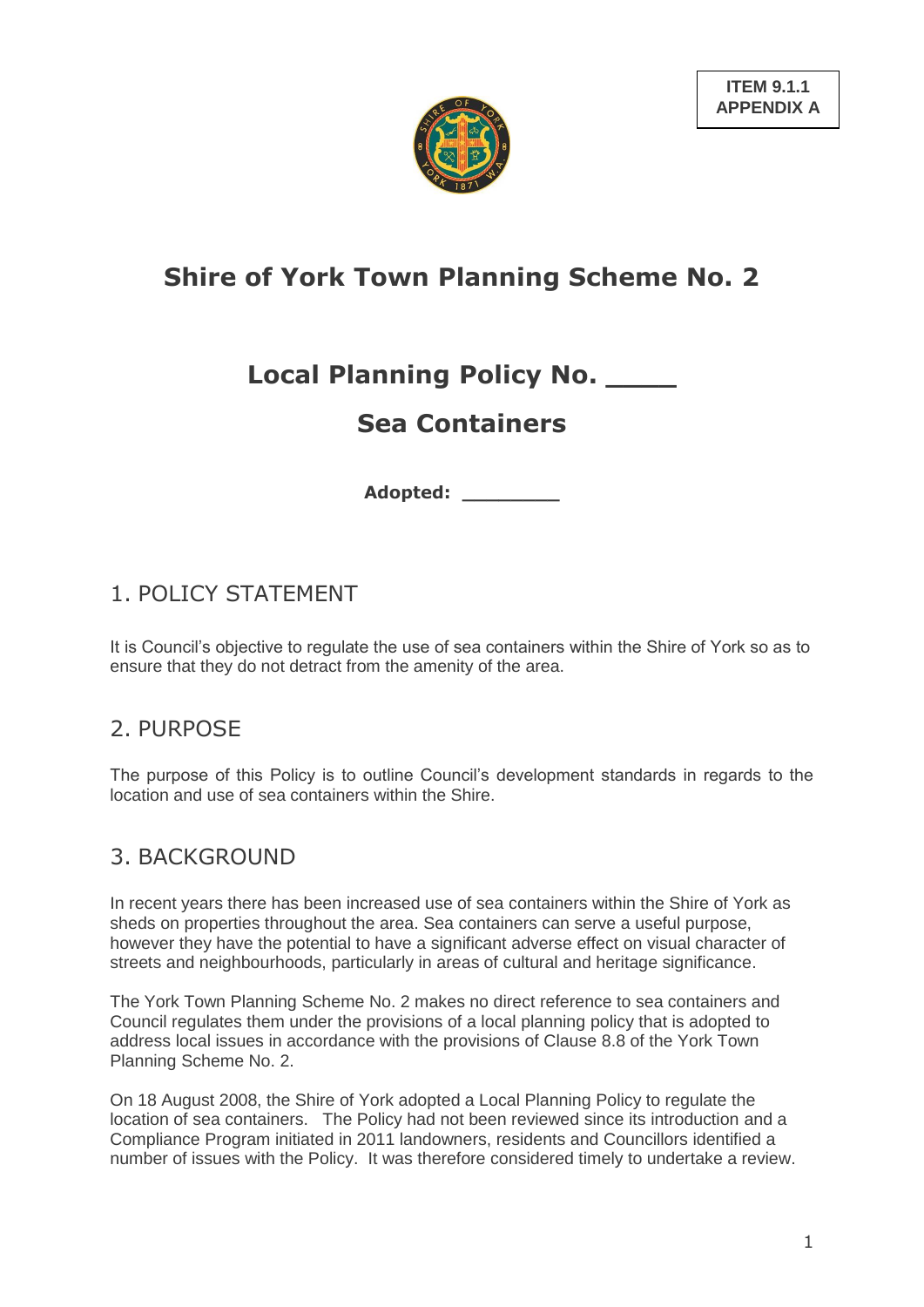This Policy clearly outlines the Policy requirements, exemptions and conditions for approval to provide the community, landowners and Shire staff a clear and precise position on the use of sea containers within the Shire of York.

## 4. STATUTORY POWERS

### 4.1 Authority to prepare and adopt a Local Planning Policy

Clause 8.8 of the Shire of York Town Planning Scheme No. 2 (the Scheme) allows Council to prepare a Local Planning Policy in respect of any matter related to the planning and development of the Shire of York.

### 4.1 Relationship of this Policy to the Scheme

If a provision of this Policy is inconsistent with the Scheme, the Scheme prevails.

This Policy is not part of the Scheme and does not bind Council in respect of any application for planning Consent. However, Council shall have due regard to the provisions of the Policy and the objectives which the Policy is designed to achieve before making its determination.

In addition to the provisions of this policy, Council will have due regard to Clause 5.8 of the Scheme relating to transportable dwellings. Under this Clause, Council will not grant planning consent for transportable dwelling if the land is within a Heritage Precinct.

## 5. APPLICATION

This Policy applies to all land within the Shire of York and will supersede the previously adopted Policy (18 August 2008). The Policy does not address the placement of transportable dwellings, relocated dwellings, railway carriages, or transportable offices, or the type of building commonly referred to as a "Donga".

This Policy does not apply retrospectively to sea containers in place prior to the introduction of this Policy.

## 6. POLICY

### 6.1 General Conditions and Requirements

The following general conditions and requirements apply to all land within the Shire of York, unless otherwise specified in the Policy:

6.1.1 A planning application will be required to be submitted for assessment and approval is to be obtained prior to locating a sea container on-site with the exception of sea containers located on General Agricultural or Industrial zones (refer to Part 4 of the Policy).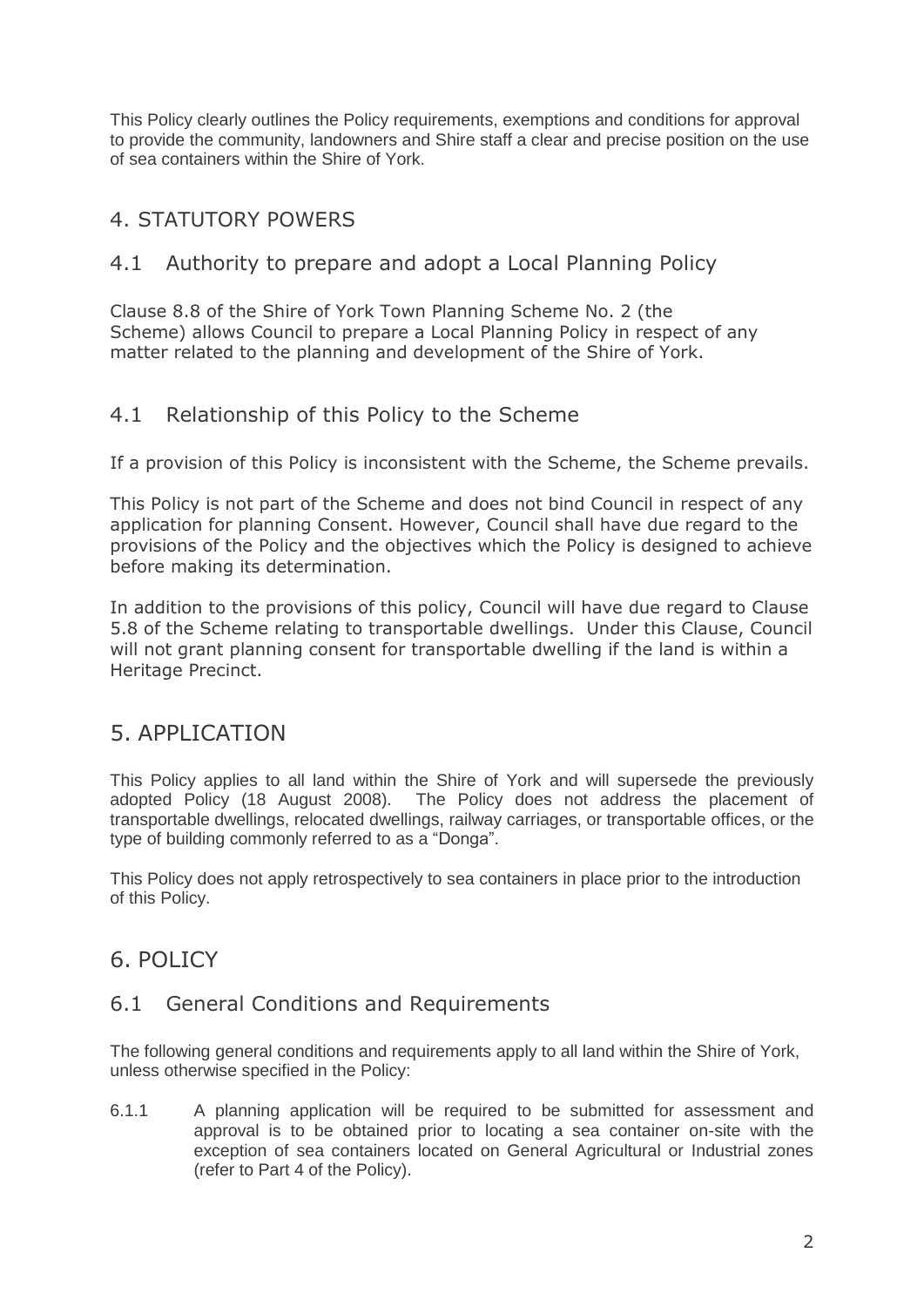- 6.1.2 This policy is based on sea containers up to 6 metres (20 feet) in length for Residential, Rural Residential, Rural Smallholding and Rural Townsite zones and up to 12 metres (40 feet) in length for General Agriculture and Industrial zones. Container(s) larger than this may need to satisfy additional requirements.
- 6.1.3 In all zones, a sea container may be placed on a property to store building materials in conjunction with approved building works, without prior Shire approval. A sea container must not be placed on the property prior to the issue of a building licence for the construction and must be removed immediately upon completion of construction or expiry of the building licence.
- 6.1.4 Sea containers will not be permitted in the town centre or on heritage listed properties or properties located within a designated heritage precinct unless the container is being temporarily used in conjunction with approved building works.
- 6.1.5 Sea containers will not be permitted for habitable use or conversion for habitable use unless it can be demonstrated that the proposal meets the provisions of the Building Code of Australia and will not detrimentally impact the amenity of the locality where the development is to be situated.
- 6.1.6 Temporary development is permitted development under the York Town Planning Scheme No. 2 and is defined as 48 hours or a period agreed by the local government. Applications for temporary use of a sea container may be considered for periods up to 3 months, where a request is received in writing prior to the siting of the sea container providing valid reasons for the request. No application fees or advertising will be applicable to temporary applications.

### 6.2 Residential Zone Conditions and Requirements

Sea containers may be approved in a residential zone, subject to the following requirements:

- 6.2.1 Container(s) to be painted and in good condition prior to location upon any property.
- 6.2.2 Container(s) shall be suitably screened and/or fenced from the road frontage and be situated at the rear of the property unless otherwise determined by Council.
- 6.2.3 A container will not be permitted within the front setback area.
- 6.2.4 Container(s) must satisfy the setback requirements according to the Residential Design Codes.
- 6.2.5 Container(s) are not to be located over septic tanks and/or leach drains or utilities.
- 6.2.6 A maximum of one (1) sea container will be considered per property.
- 6.2.7 Sea containers are to be used for purpose of storage only.
- 6.2.8 Council may require additional works or measures other than those already mentioned to properly address any amenity issues arising from the location of a sea container.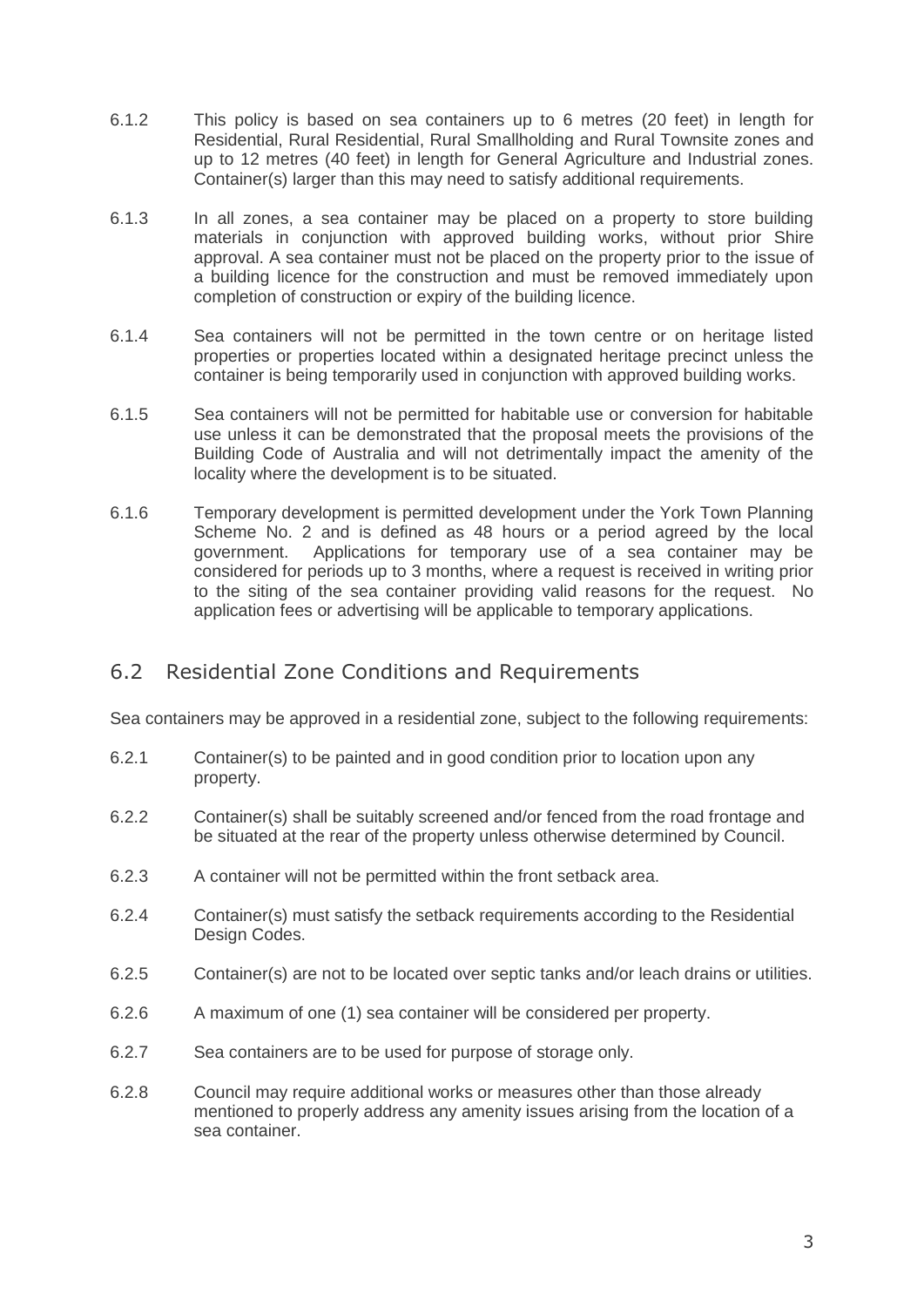### 6.3 Rural Residential, Rural Smallholding and Rural Townsite Zone Conditions and Requirements

Sea containers may be approved in Rural Residential, Rural Smallholding and Rural Townsite zones, subject to the following requirements:

- 6.3.1 Container(s) may only be used for the purpose of storage of approved materials in Rural Residential, Rural Smallholding and Rural Townsite areas.
- 6.3.2 Container(s) shall be suitably screened and/or fenced from the road frontage and be situated at the rear of the property unless otherwise determined by Council.
- 6.3.3 The use of container(s) shall relate directly to, and be ancillary to, the predominant use of the property as approved by Council.
- 6.3.4 Container(s) are not to be located over septic tanks and/or leach drains or utilities.
- 6.3.5 In Rural Residential, Rural Smallholding and Rural Townsite areas a maximum of two (2) containers will be permitted per property.
- 6.3.6 Council may request additional works or measures other than those already mentioned to properly address any amenity issues arising from the location of a sea container.

### 6.4 General Agricultural and Industrial Zoned Land and Requirements

The use of up to two (2) sea containers on land zoned "General Agriculture" or "Industrial" is permitted and does NOT require prior Council approval, subject to the following conditions:

- 6.4.1 Containers are located to the rear of buildings and that they are not prominently visible from the street.
- 6.4.2 Containers shall be located within building setbacks in the York Town Planning Scheme No. 2.
- 6.4.3 Container(s) shall not be stacked vertically.
- 6.4.4 Containers shall not be located over septic tanks, leach drains or utilities.
- 6.4.5 A planning application may be considered in General Agriculture or Industrial zones for the use of more than two (2) sea containers, or for sea containers that do not comply with the setback requirements or are visible from the street, subject to the requirements of 6.1.3 and 6.1.6.

## 7. Application Requirements

The following details shall be submitted:

7.1 A completed Application for Planning Consent and payment of the application and advertising fees.